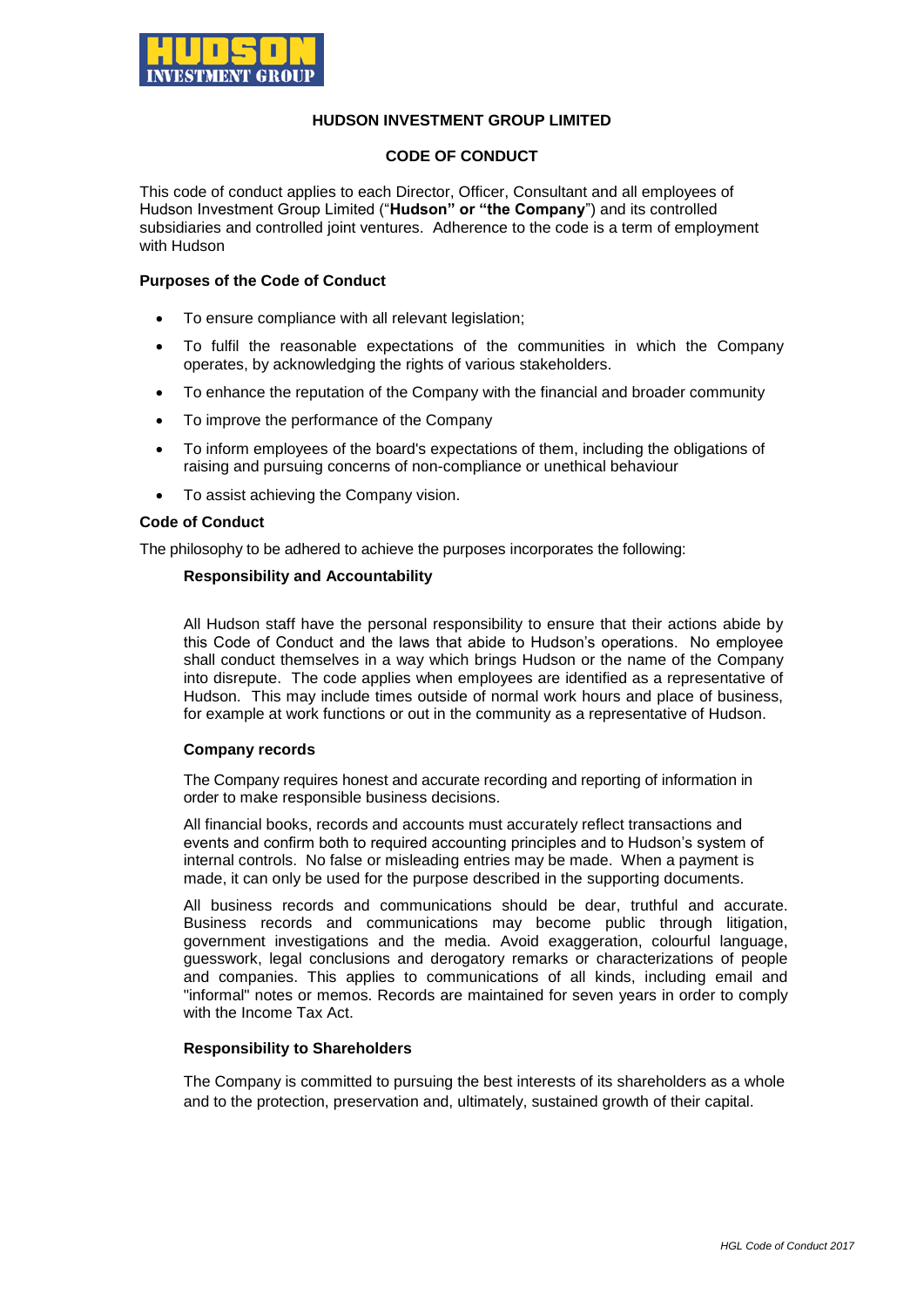

### **Responsibility to Employees**

The Company is committed to properly discharging its responsibility to employees.

# **Responsibility to the Community**

The Company recognises its responsibility to establish and maintain good corporate citizenship in those communities in which it operates. This responsibility extends to interaction with Government and responding to the changing requirements and expectations of industry, environment, the parties with whom the Company deals and the community as a whole.

# **Commitment and Quality**

The Company is committed to continuous improvement in the quality of its performance in all ways and manners that it operates.

#### **Confidentiality and use of knowledge and position.**

Directors, Officers, contractors and employees may acquire information not generally known to the public such as trade secrets, acquisitions and disposals of assets, processes, exploration results and other information which may affect financial results and the Company's securities trading price. This information is the property of Hudson.

No Director, Officer, contractor or employee whether during or after their time with the Company can disclose any information about Hudson that is not already in the public domain without the proper authority to do so unless the disclosure has first been authorised by the Company.

Further, no Director, Officer, contractor or employee of the Company is permitted to act dishonestly or to use confidential information or position within the Company for personal gain or the pursuit of any objectives other than those of Hudson. Reference should also be made to the Company's Securities Trading Policy.

In relation to these general requirements, the following matters warrant specific mention:

- (a) The insider trading prohibitions apply to all employees. In particular, employees cannot deal in (or tips others about) the Company shares, when in possession of price sensitive information about the shares.
- (b) The general requirement for prior declaration of interests, which applies to officers of Hudson, also applies to employees not classified as officers. Any employee who has personal investments or involvements with other parties which could lead to a conflict of interest for either the employee or Hudson is required to make written disclosure to the Company's Chief Executive Officer.
- (c) Employees cannot accept a material benefit from those with whom they deal, nor place themselves in a position where their responsibility/loyalty might be comprised.

### **Conflict of Interests**

Business must only be obtained legally and ethically. Bribes and kickbacks are not acceptable Where rewards from current or potential business relationships create an obligation or expectation that provided for preferential treatment to the person or company offering the rewards then the reward is improper and must be refused to be given.